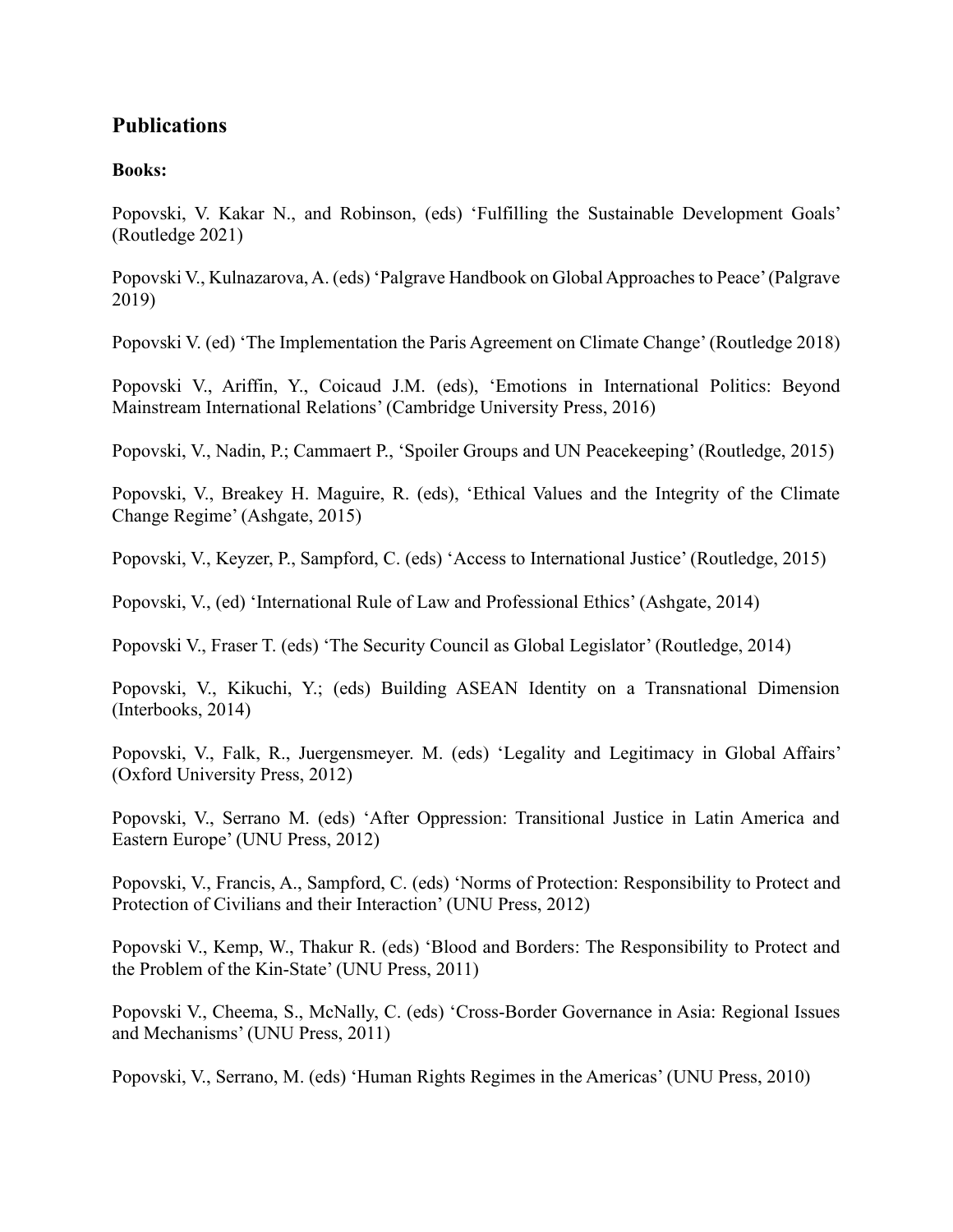Popovski V., How, B., Notaras, M. (eds) 'Democracy in the South: Participation, the State and the People'' (UNU Press, 2010)

Popovski V., Cheema, S. (eds) 'Engaging Civil Society: Trends in Democratic Governance' (UNU Press, 2010)

Popovski V., Cheema, S. (eds) Building Trust in Government: Innovations in Governance Reform in Asia and Pacific (UNU Press, 2010)

Popovski, V., Reichberg, G., Turner, N..(eds) 'World Religions and Norms of War' (UNU Press 2009)

Popovski, V., Arts, K. (eds) 'International Criminal Accountability and the Rights of Children' (Cambridge University Press 2006)

#### **Articles in journals:**

Popovski, V., 'Raphael Lemkin: Inventing and Codifying Genocide' in *Jus Gentium* Vol. 3, Issue 1, 2018, pp. 181-215

Popovski, V., 'Win-win Formula for Reforming the Security Council' in *The Global Community: Yearbook of International Law and Jurisprudence*, Oxford University Press, Vol. 1, 2016

Popovski, V., Maiangwa, B., 'Boko Haram's Attacks and the People's Response: A 'Fourth Pillar' of the R2P norm?' in 2016 *Africa Security Review* (Volume 25, Issue 2, 2016 pp. 159-175)

Popovski, V., 'De-Mythologizing Peacekeeping' in *Journal of International Peacekeeping*, Vol. 19, No. 1-2, 2015

Popovski, V. 'Legal Remedies for Victims of Natural Disasters' in *Economy, Culture & History Japan Spotlight Bimonthly*, Issue 204 (No. 6, Vol. 34), November-December 2015

Popovski, V., Mundy, K. 'Defining Climate-Change Victims' in '*Sustainability Science Journal*', Springer, Issue 7, 2012, pp. 5-18

Popovski, V., The Concepts of Responsibility to Protect and Protection of Civilians: Differences and Commonalities, in *Security Challenges*, Vol. Issue 4, December 2011, pp. 1-13

Popovski, V. 'Fighting the Colonel: Sanctions and the Use of Force', *Jindal Journal of International Affairs*, Volume 1, Issue 1, October 2011, pp.149-162

**Popovski, V., McIntosh, M.** "Sustainable decision-making in a time of crisis: public and private perspectives" in *Sustainability Accounting, Management and Policy Journal*, Volume 2, Issue 2, 2011, pp. 331-334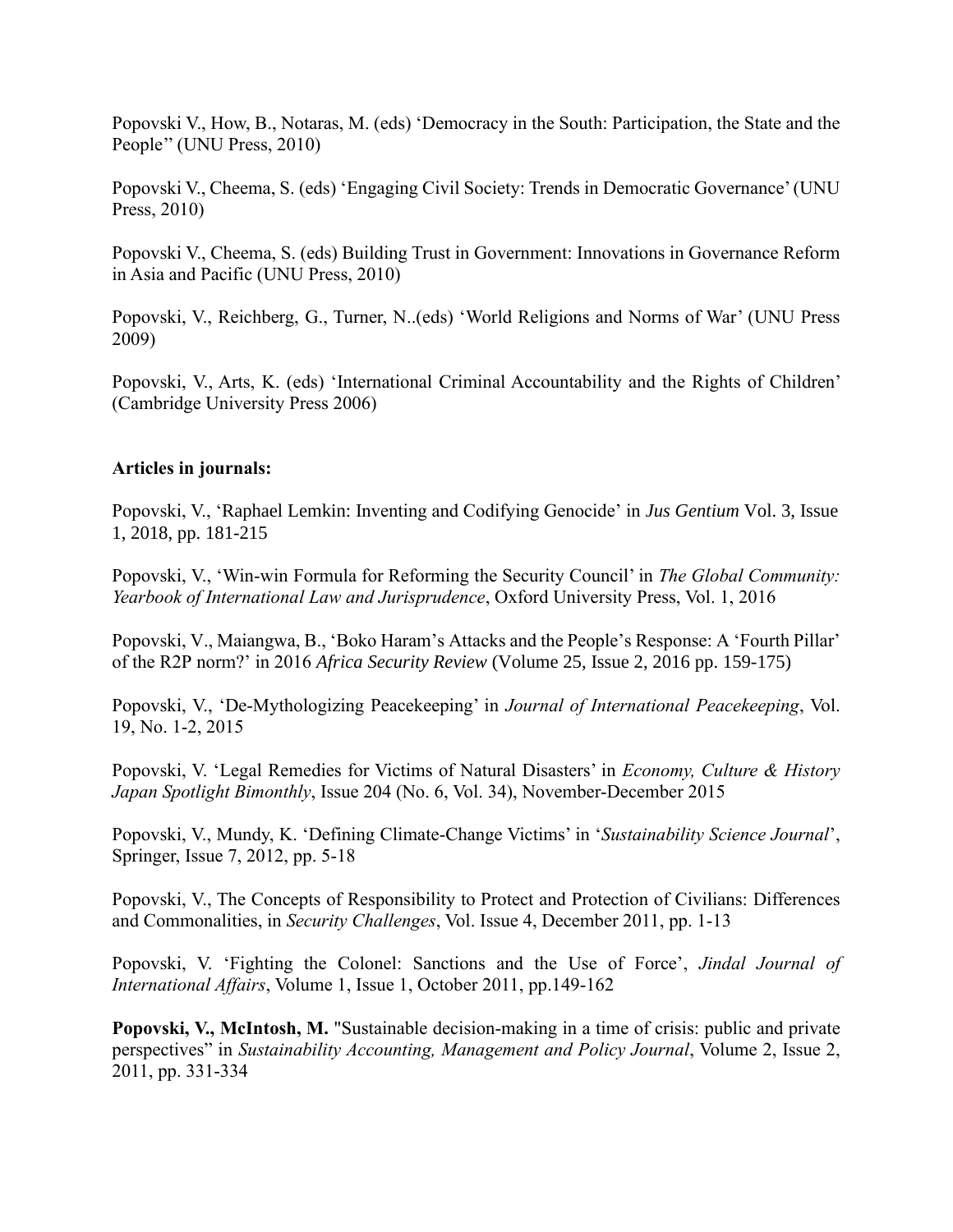Thakur, R., Popovski, V., 'The Responsibility to Protect and Prosecute: The Parallel Erosion of Sovereignty and Impunity' in *The Global Community, Yearbook of International Law and Jurisprudence*, Oxford University Press 2008, pp. 39-63

Popovski, V., Knight, A., 'Cyclone Nargis: Protect People or Protocol?' in *Edmonton Journal* Canada, May 2008, pp. 4-11

Popovski, V. , 'Terrorizing Civilians as a 'Counter-Terrorist Operation': Crimes and Impunity in Chechnya' in *The Journal of Southeast European and Black Sea Studies* , Frank Cass, Vol. 7, Number 3, September 2007, pp. 431-447

Popovski, V., 'Sovereignty as Duty to Protect Human Rights' in *United Nations Chronicle*, Volume XLI, Issue 4, New York, December 2004, pp. 16-19

Popovski, V., 'The UN Security Council Approach to the Conflicts in the Balkans' in *Journal of Southeast European and Black Sea Studies*, Frank Cass, Vol.2, Number 3, September 2002, pp. 39-63

Popovski, V., 'The International Criminal Court: End of Impunity for International Crimes' in *International Relations*, Vol. XV, No. 3, 2001; pp. 1-11

Popovski, V., 'The United Nations Security Council: Re-thinking Humanitarian Intervention and the Veto' in *Security Dialogue*, Sage/PRIO, Vol. 31, No. 2, 2000, pp. 249-253

Popovski, V., 'The International Criminal Court: A Necessary Step Towards Global Justice' in *Security Dialogue,* Sage/PRIO, Vol. 31, No. 4, 2000, pp. 405-420

## **Single-authored book chapters**

Popovski, V. 'The Security Council and Responsibility to Protect as Global Approach to Preventing Mass Atrocities' in Popovski V., Kulnazarova, A. (eds) 'Palgrave Handbook on Global Approaches to Peace' (Palgrave 2019)

Popovski, V. 'Global Approaches and Future of Peace Research' in Popovski V., Kulnazarova, A. (eds) 'Palgrave Handbook on Global Approaches to Peace' (Palgrave 2019)

Popovski, V. 'Implementation of International Environmental Agreements' in Popovski V. (ed) 'The Implementation of the Paris Agreement on Climate Change' (Routledge 2018)

Popovski, V. 'Hard' and 'Soft' Law on Climate Change: Comparing the 1997 Kyoto Protocol with the 2015 Paris Agreement in Popovski, V. (ed) 'The Implementation of the Paris Agreement on Climate Change' (Routledge 2018)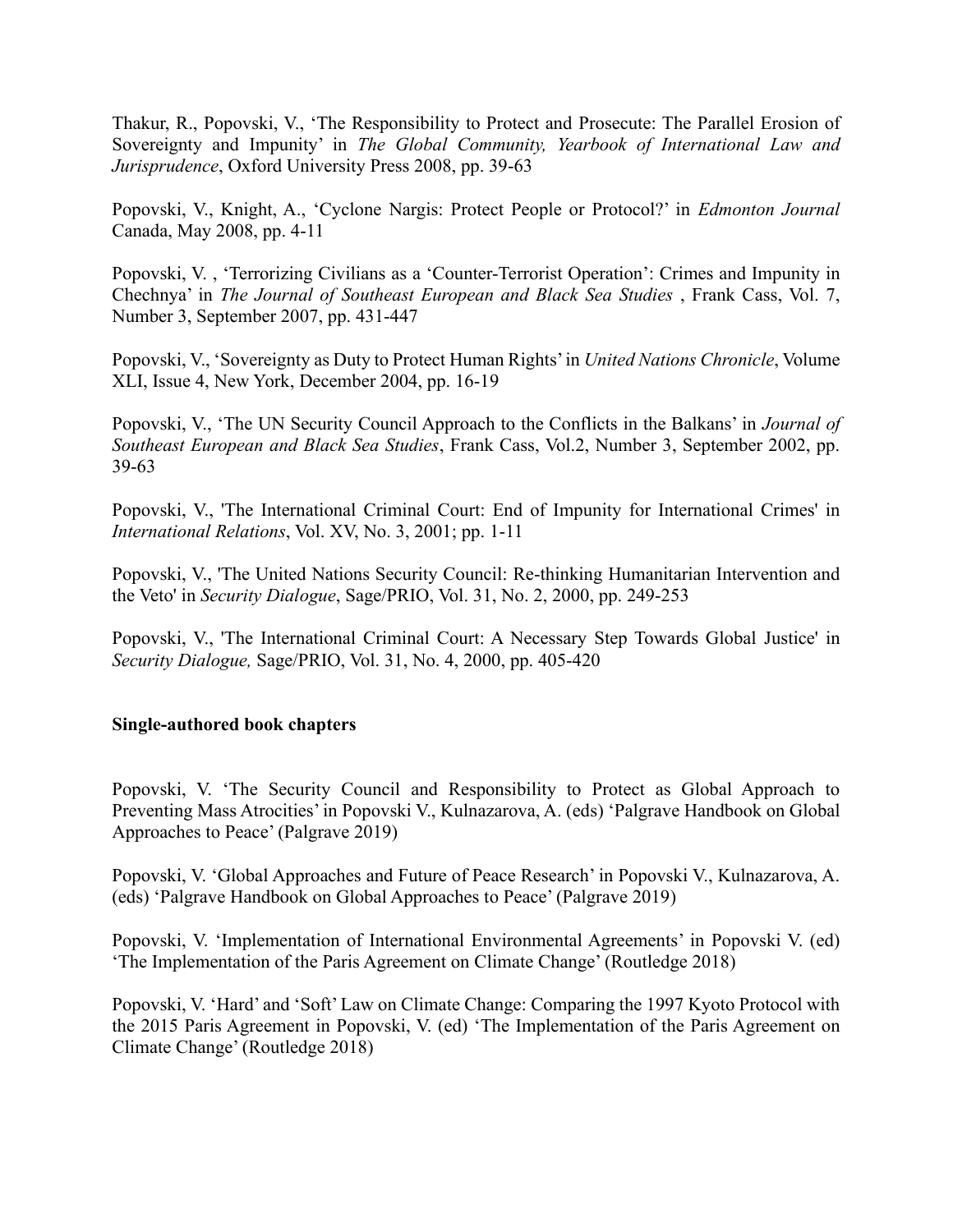Popovski, V. 'Ethics and Law of the Future', in Kléber G. (ed) 'Future Courses of Human Societies: Critical Reflections from the Natural and Social Sciences' (Routledge 2018)

Popovski, V. 'Renovating the Principal Organs of the United Nations' in Durch, W., Larik, J. and Ponzio, R. '*Just Security in an Undergoverned World*' (Oxford University Press 2017) Popovski, V., 'Raphael Lemkin: Inventing and Codifying Genocide' in *Jus Gentium* Vol. 3, Issue 1, 2018, pp. 181-215

Popovski, V., 'Win-win Formula for Reforming the Security Council' in *The Global Community: Yearbook of International Law and Jurisprudence*, Oxford University Press, Vol. 1, 2016

Popovski, V., Maiangwa, B., 'Boko Haram's Attacks and the People's Response: A 'Fourth Pillar' of the R2P norm?' in 2016 *Africa Security Review* (Volume 25, Issue 2, 2016 pp. 159-175)

Popovski, V., 'De-Mythologizing Peacekeeping' in *Journal of International Peacekeeping*, Vol. 19, No. 1-2, 2015

Popovski, V. 'State-Society Relationship in Eastern Europe and World Politics' in Saikal A. (ed) '*Weak States, Strong Societies: Power and Authority in the New World Order* (Library of International Relations, I.B. Tauris, 2016)

Popovski, V. 'Corporate Responsibility to Protect Populations from Mass Atrocities' in Forrer, J. Seyle C. (eds) '*Responsibility to Protect and Private Sector*' (Cambridge University Press, 2016)

Popovski, V. 'Emotions and International Law' in Popovski V., Ariffin, Y., Coicaud J.M. (eds), '*Emotions in International Politics: Beyond Mainstream International Relations*' (Cambridge University Press, 2016)

Popovski, V. 'The Role of *Pacem im Maribus* for the UN Convention on the Law of the Sea' in **Wu Shicun, Mark Valencia, Hong Nong (eds)** *UN Convention on the Law of the Sea and the South China Sea* **(Ashgate, 2015)**

**Popovski, V. '***Eco v. Ego***: Non-Anthropocentric Ethics in Anthropocene Epoch' in** Popovski, V., Breakey H., Maguire R. (ed), '*Ethical Values and the Integrity of the Climate Change Regime'*  (Ashgate, 2015)

Popovski, V. 'Conclusion: Ethics and Climate Justice' **in** Popovski, V., Breakey H., Maguire, R. (ed), '*Ethical Values and the Integrity of the Climate Change Regime'* (Ashgate, 2015)

Popovski V., 'Access to Justice: Law and Practice of the European Court for Human Rights' in Popovski, V., Keyzer, P., Sampford C. (eds) '*Access to International Justice*' (Routledge, 2015)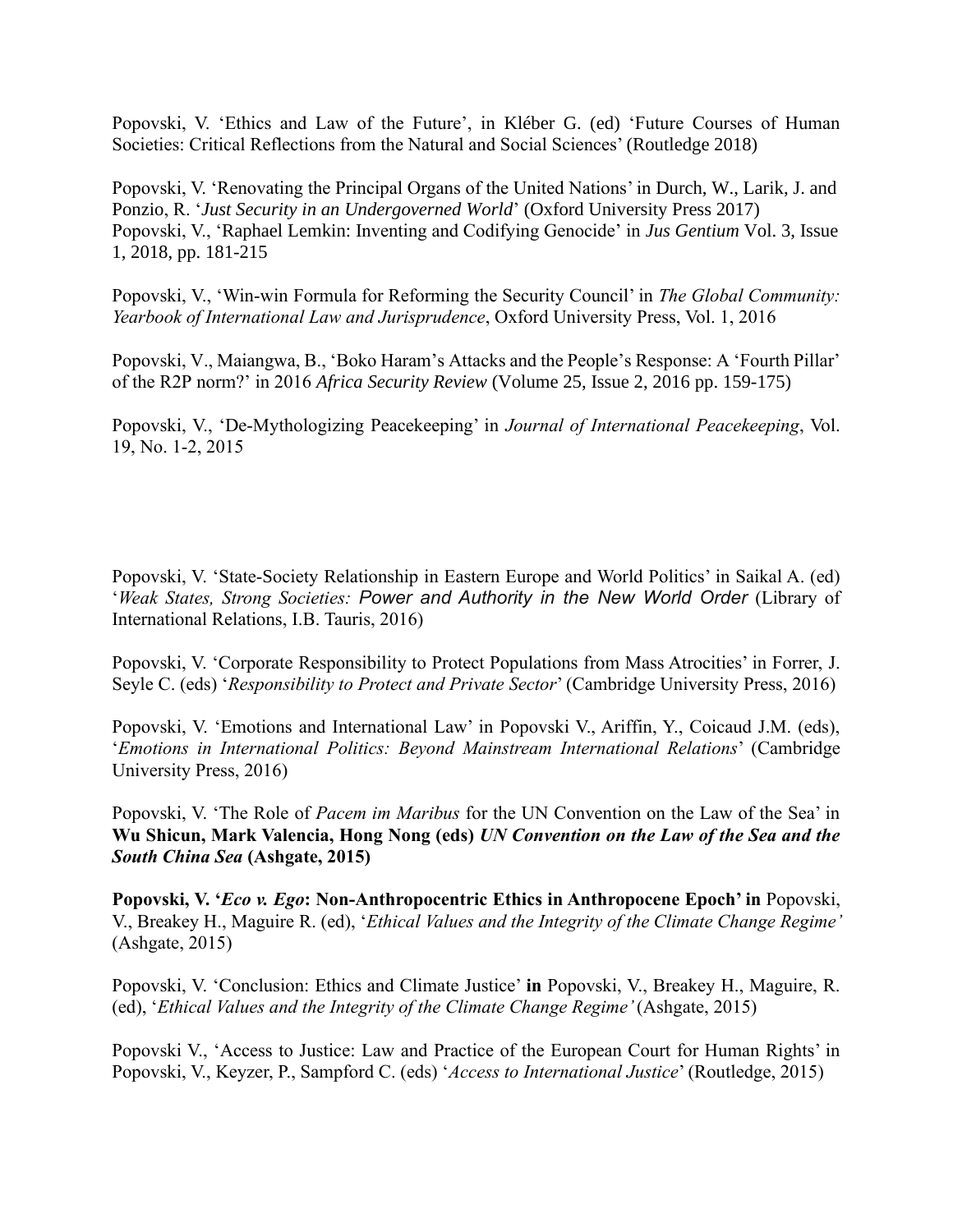Popovski V., 'The Role of the Security Council Thematic Resolutions' in Popovski V., Fraser T. (eds) '*The Security Council as Global Legislator*' (Routledge, 2014)

Popovski V., 'International Criminal Court and Security Council' in Popovski V., Fraser T. (eds) '*The Security Council as Global Legislator*' (Routledge, 2014)

Popovski, V. 'The Building of the International Rule of Law through the Work of International Criminal Tribunals' in Sampford C., Thakur R. (eds) '*Institutional Supports for the International Rule of Law*' (Routledge, 2014)

Popovski V. 'From Domestic to International Rule of Law: Long and Unfinished Journey' in Popovski, V., (ed) *'International Rule of Law and Professional Ethics'* (Ashgate, 2014)

Popovski, V. 'Introduction', and 'Conclusion', in Popovski, V., (ed) '*International Rule of Law and Professional Ethics*' (Ashgate, 2014)

Popovski V., 'State Negligence for Natural Disasters as Human Rights Violations' in Hobson, C., Cameron, R., Bacon, P.; (eds) '*Human Security and Natural Disasters*' (Routledge, 2014)

Popovski V. 'Protection and participation of children in post-conflict peacebuilding: International law and UN practice', in Schnabel, A. and Tabyshalieva A. (eds) *Escaping Victimhood: Children, Youth and Post-Conflict Peacebuilding* (UNU Press, 2014)

Popovski, V. 'Transnational Identity and ASEAN' in Popovski V. and Kikuchi Y. (eds): *Building ASEAN National Identity in Transnational Dimensions*' (Interbooks, 2014)

Popovski, V., 'Legality and Legitimacy of International Tribunals' in Falk, Popovski (eds) '*Legality and Legitimacy in Global Affairs*' (Oxford University Press, 2012)

Popovski V., 'Dignity of Difference and Re-Evaluation of Western Dominance' in Knight, A. Mahdavi, M. (eds) '*Towards the Dignity of Difference*' (Ashgate, 2012)

Popovski V. 'Interaction of Norms of Protection' in Francis, A. Popovski, V. Sampford, C., (eds) '*Norms of Protection: Responsibility to Protect and Protection of Civilians and their Interaction*' (UNU Press, 2012)

Popovski, V., 'Complexity and Effectiveness of Transitional Justice in Latin America and Eastern Europe, in Popovski V., Serrano M. (eds) '*After Oppression: Transitional Justice in Latin America and Eastern Europe*' (UNU Press, 2012)

Popovski, V., 'Responsibility to Protect' in M. McIntosh and A. Hunter (eds) *New Perspectives on Human Security'* (Greenleaf, 2010)

Popovski V. 'Trust is Must in Government' in Cheema, S., Popovski V., *Building Trust in Government: Innovations in Governance Reform in Asia and Pacific* (UNU Press, 2010)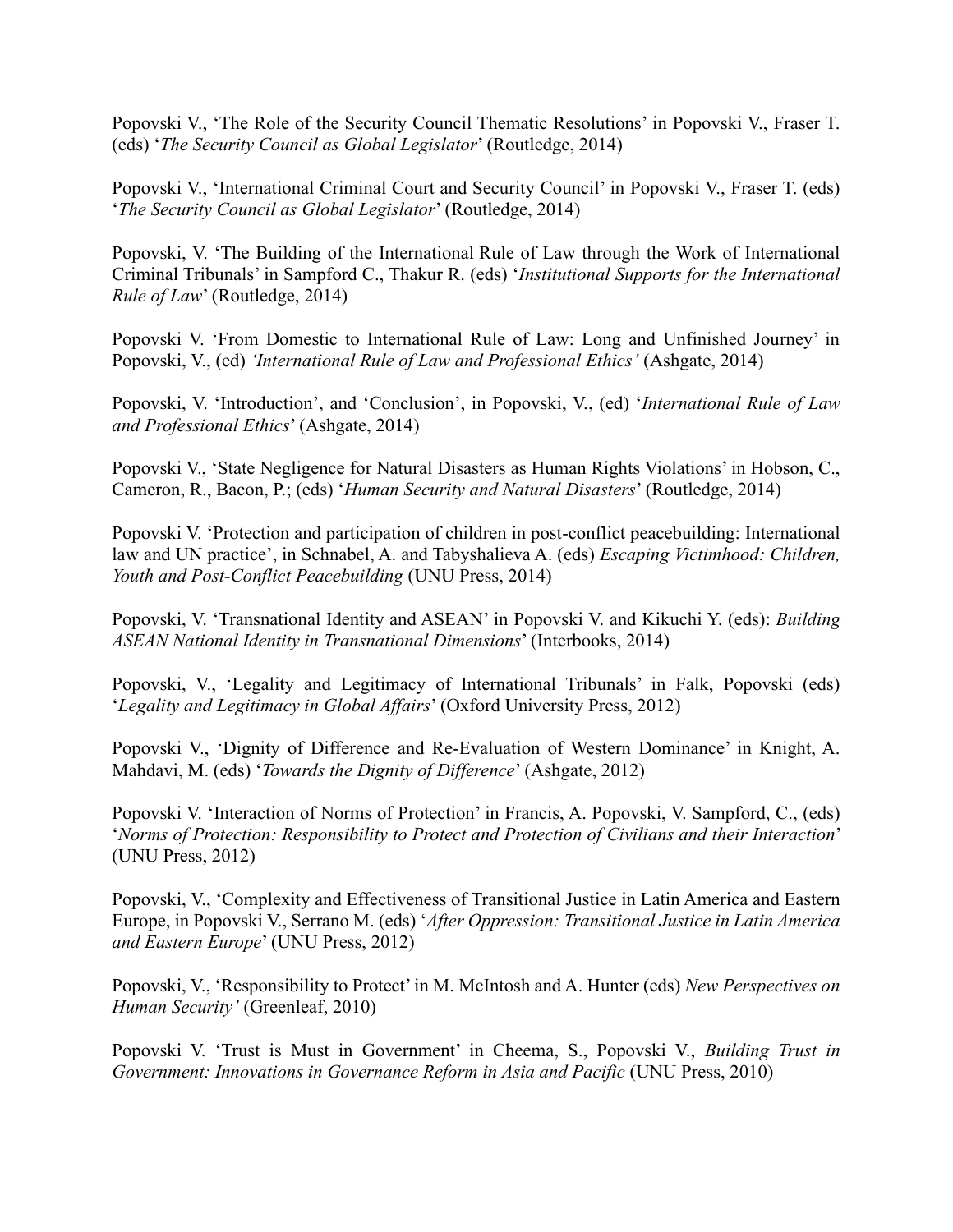Popovski, V., 'Role of Civil Society in Global Governance' in Cheema, Popovski (eds) '*Engaging Civil Society: Trends in Democratic Governance'* (UNU Press, 2010)

Popovski V. 'Human Rights in the Americas: Progress, challenges and prospects' in Serrano, M., Popovski, V. (eds) '*Human Rights Regimes in the Americas*' (UNU Press, 2010)

Popovski V. 'Introduction' in Popovski V., Reichberg G., Turner, N. (eds) *'World Religions and Norms of War'* (UNU Press, 2009)

Popovski, V., 'Religion and War' in Popovski, Reichberg (eds) Turner, N. *'World Religions and Norms of War'* (UNU Press, 2009)

Popovski, V., 'Protection of Children in International Humanitarian Law and Human Rights Law' in Roberta Arnold and Noëlle Quénivet (eds) '*International Humanitarian Law and Human Rights Law: Towards a New Merger in International Law* (Martinus Nijhoff, 2008)

Popovski, V 'Cultural Diversity and Freedom of Expression" in Paul Meerts (ed) '*Culture and International Law'* (Hague Academic Press, 2008)

Popovski, V., 'Legal and Policy Discords between the United States and the European Union' in George Voscopoulos (ed) *Transatlantic Relations and European Integration Realities and Dilemmas*, (ICFAI, India, 2007)

Popovski V., 'Peacebuilding: Lessons and Prospects' in Takahashi K. (ed) *'Capacity Development for Peacebuilding: International Network Approach*' (Rotary Peace Centre, 2007)

Popovski, V 'Children in the law and practice of the United Nations in Arts, K. and Popovski V. (eds) '*International Criminal Accountability and the Rights of Children*' (Cambridge University Press, 2006)

Popovski, V., 'Transitional Justice in Peacebuilding: Prospects, Problems' in Sato Y. (ed) *Human Security and Peacebuilding* (Tokyo University Press 2006)

Popovski V., 'UN Reform and Multi-Stake Holders' in Kunugi T., (ed.) *'Towards New Partnership of the UN System and Global Civil Society'* (International Christian University/ICRA 2006)

Popovski, V., 'The Concept of Humanitarian Intervention' in Siani-Davies, P. (ed) '*The International Intervention in the Balkans Since 1995'* (Routledge, 2003)

#### **Co-authored book chapters**

Maguire, R., Douglas, D., Popovski V. 'Ethical Values and the Global Carbon Integrity System' in Popovski, V., Breakey H. Maguire, R. (eds), '*Ethical Values and the Integrity of the Climate Change Regime*' (Ashgate, 2015)